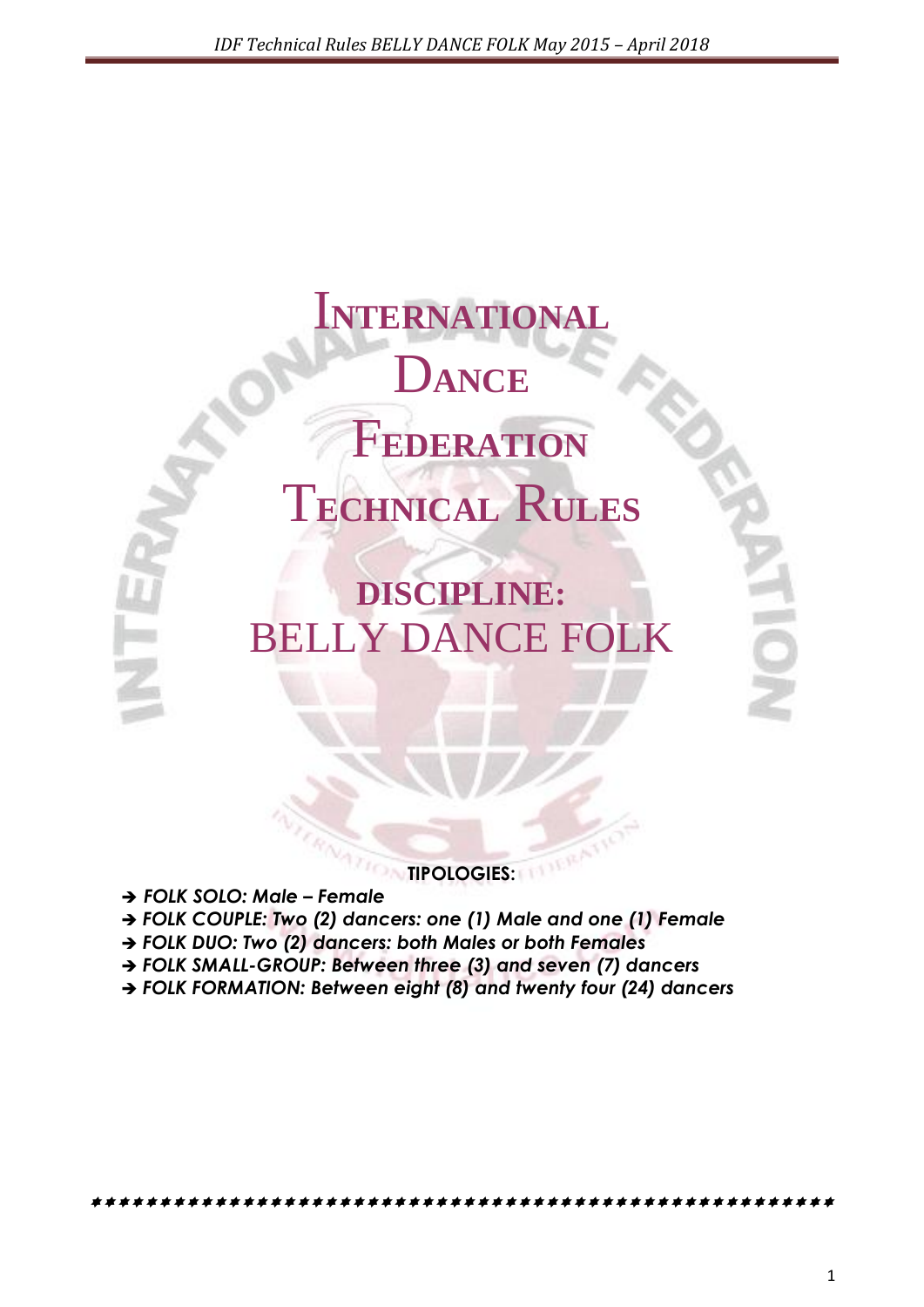# *HISTORY OF BELLY DANCE FOLK*

- Sum Belly Dance Folk is a group of traditional dances typical for a specific country or region; Belly Dance Folk includes the following styles:
	- **SAIDI:** The style origins from North Egypt from a region called "El Saaid". Men"s version is called Tahtib and dancers perform using a cane. The use of cane has historical background as local men used to carry long bamboo canes which they used as weapon. Ladies often use it as well, although it is not necessary. The traditional Saidi male costume is composed of long trousers, a shirt with wide sleeves and round neck and a long scarf tied around dancer"s head. Women wear long narrow dresses with a scarf (often with coins) tied aroud their hips. Women"s head is also usually covered. Music has very characteristic and easily recognisable Saidi rhythm. Orchestra uses traditional instruments such as **rababa** (a type of contemporary violin), **mizmar** (a sort of flute) and percussion.
		- **KHALEEJI:** Dance of the Persian Gulf exposing the beauty of dancer's hair. Costume consists of a long loose, richly embroidered traditional tunic (Abay). Massive sleeves are sometimes used as a hood as well as a veil. Shawls or scarves tied around dancer"s hips are never used; hands can be decorated with numerous bracelets and hair must be down.
	- **NUBIA:** The style emerged in an Egyptian City of Nubia. It expresses everyday relations between local men and women. It is lively and vivacious, usually performed as a group dance. Dancers perform steps as in [Halidjs](http://www.yeveeq.com/haligi/haligi.htm) with addition of African elements. Props such as tamburin (Doff) or a wooden plate (Hus) can be used. Costume consists of a long dress of any colour that resembles Indian Sari.
	- **SHAABI:** "Contemporary Street Style" (City Folk). This is a lively, happy and playful style, where dancers use different gestures to play with the audience. The genre may include elements of different dance techniques. Current costume trends allow short skirts; the costume should be oriental but in the same time funky and reflecting the urban style.
	- **ALEXANDRIA:** The style is happy and playful. The choreography is based on movements of a scarf which imitates a fish net. The lyrics refer to the City of Alexandria or to the sea. Costume is composed of a knee-long light-coloured dress with ruffles and short sleeves. A dancer is allowed to wear typical Latin dancing shoes. Dancer"s head is covered with a small scarf decorated with floral designs. In some choreographies dancer"s face is covered with "burka".
	- **GAVEYZY:** The style based on gypsy temperament where hips movements play main role. A dancer, using her eyes, flirts with audience. Traditional costume is composed of a caftan worn on the top of a shirt. Modern costume looks similar to the one worn in Ballads (Baladi), of any colour, more or less decorated. Very often the dancer is accompanied with the sound of cymbals.
	- **DABKA:** Dance of Lebanon where a dancer performs a series of characteristic fast steps and jumps. Costumes are normally simple; people are often seen performing in jeans. Dancer"s head should be covered; she may wear a scarf with a knot at the end.
	- **BALLADS (Baladi):** The style with characteristic subtle movements of hands and strong movements of hips, performed bare feet to drum rhythm. Costume is composed of a white light and long dress with side slits up to the knees and scarfs worn both on dancer"s hips and head.
- Through his/her performance a dancer should present his/her most advanced technique;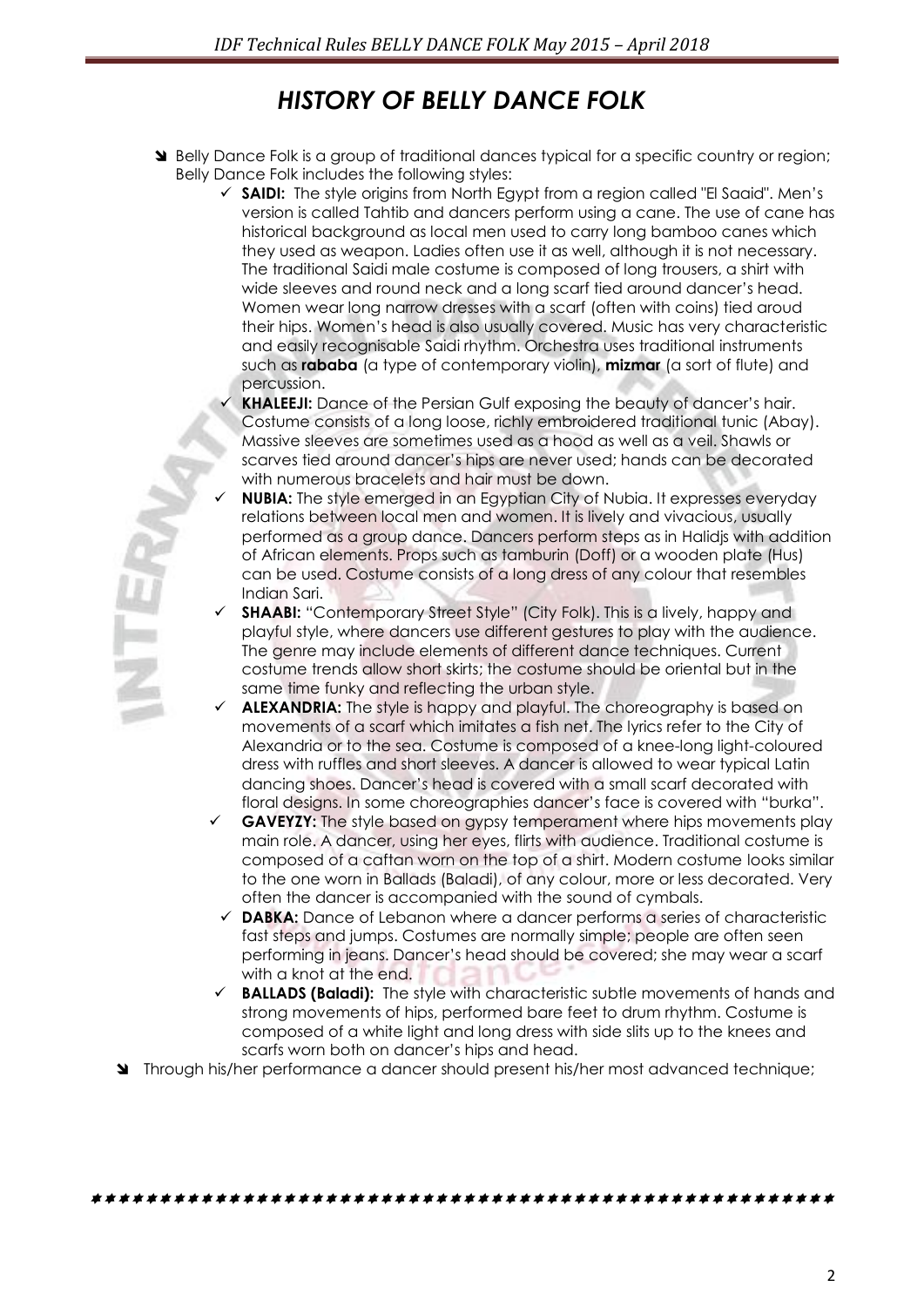# *COMMON RULES*

- State regulations in the situations not mentioned in these requiditions, decisions will be made by the RESTRICTED TECHNICAL COMMITTEE and the IDF GENERAL SECRETARY.
- Dancer's age is considered with referral to the calendar year (1st January 31st December). Dancer who participates in Ranking Competition that starts in October will be considered with referral to the following calendar year (which means one (1) year older) and age category are divided as follow:
	- **MINI:** All dancers from the age of six (**6**) to the age of nine (**9**)(Solo Duo Couples Small Groups – Formations);
	- **YOUTH:** All dancers from the age of ten (**10**) to the age of thirteen (**13**) (Solo Duo Couples – Small Groups – Formations);
	- **JUNIOR:** All dancers from the age of fourteen (**14**) to the age of sixteen (**16**) (Solo Duo – Couples – Small Groups – Formations);
	- **ADULT:** All dancers from the age of seventeen (**17**)to the age of thirty four (**34**)( Solo – Duo – Couples – Small Groups – Formations);
	- **SENIOR:** All dancers at the age of thirty five (**35**) and above. (Solo Duo Couple Small-group – Formation)
- **Having reached the age limit for each category, dancers pass to the older category** automatically.
- **M** Dancers use their own music piece which must be in accordance with the following requirements:
	- $\checkmark$  Duration and pace limits respected for each category;
	- Visibly exposing dancer's: Start Number, Nationality, Name of a Club/School, Title of the Presentation, Duration, Name and Surname, Discipline as well as Age and Dance Category;
- Who fail to comply following rules:
	- **Dancer without start number;**
	- Will be penalized of 5 (five) points.
- Who fail to comply following rules:
	- **Music over/under time limit;**
- Will be penalized of 10 (Ten) points.
- Who fail to comply following rules:<br>Dancers who don't enter a
	- **Dancers who don't enter on the stage after third call;**
	- Will be entered on last place**.**
- The choreography may be composed of no more than one (1) technique described on the history.
- **The judgment expressed by the Judges is the summatory of multiple parameters, differentiated according to the typology. The differentiation according to the typology is as follows:**

*SOLO:*

- The parameter **Technique** is expressed by: execution of movements in accordance with music pace, execution of technical elements, movements and figures (position, elegance, timing, balance and body control) and use of the whole personal and general space (in finals the whole dance-floor) with its horizontals, verticals and diagonals;
- The parameter **Choreography** is expressed by: distribution of figures and movements in accordance with dance context, costumes and originality of music.
- The parameter **Interpretation** is expressed by: dancer"s ability to follow the rhythm and musical melody and express them through his/her body motion; ability to apply adequate movements and technical elements in accordance with music as well as dancer"s ability to smoothly continue his/her dance after "stop", "pause" or other figures;

# **DUO/COUPLES:**

 **Technique + Synchronism** is expressed by: execution of movements in accordance with music pace, execution of technical elements, movements and figures (position, elegance, timing, balance and body control) as well as use of the whole personal and general space (in finals the whole dance-floor) with its horizontals,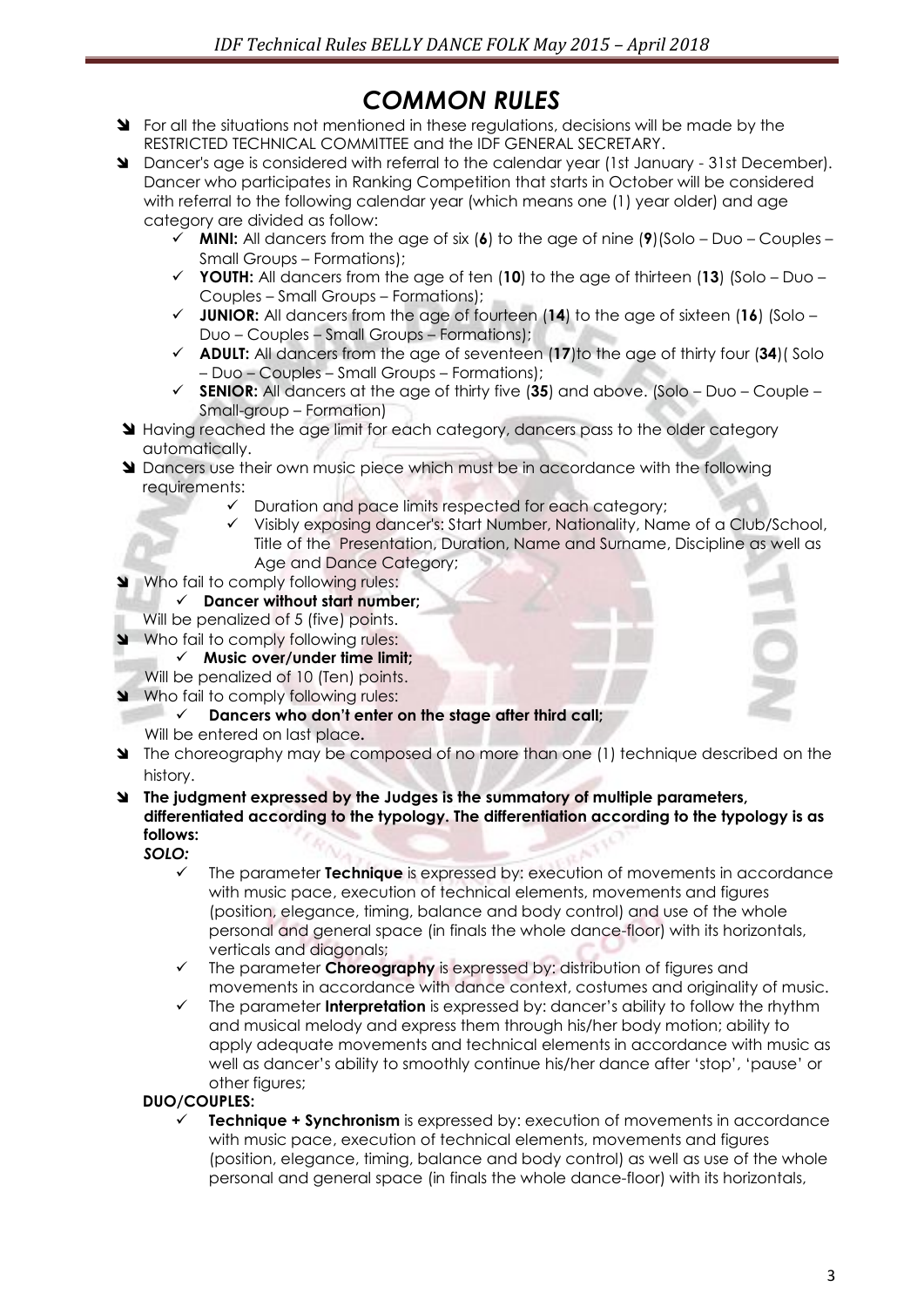verticals and diagonals, associated together similarity and body movements of both dancers (legs shoulder and upper body);

- **Choreography** is expressed by: distribution of figures and movements in accordance with dance context, costumes and originality of music;
- **Interpretation** is expressed by: dancers' ability to follow the rhythm and musical melody and express them through their body motion; ability to apply adequate movements and technical elements in accordance with music as well as dancers" ability to smoothly continue their dance after "stop", "pause" or other figures,

#### **SMALL GROUPS/FORMATIONS:**

- **Technique + Synchronism** is expressed by: execution of movements in accordance with music pace, execution of technical elements, movements and figures (position, elegance, timing, balance and body control) as well as use of the whole personal and general space (in finals the whole dance-floor) with its horizontals, verticals and diagonals, associated together similarity of figures and body movements of all dancers (legs, shoulders and upper body) and timing and precision when executing patterns;
- **Choreography:** distribution of figures and movements in accordance with dance context; use of space with its horizontals, verticals and diagonals; originality of music piece and costumes and their accordance with musical and choreographic context as well as variation of patterns.
- **Artistic Impression and Interpretation** are expressed by: dancers' initial and final presentation (dancers" entry and exit from the dance-floor)and dancers" ability to follow the rhythm and musical melody and express them through their body motion; ability to apply adequate movements and technical elements in accordance with music as well as dancers" ability to smoothly continue their dance after "stop", "pause" or other figures;
- All dancers wearing vulgar and/or provocative costumes will be penalised. This rule applies to all categories with minor tolerance to the inferior ones.
- During Competition teachers, group leaders and team/club leaders **are strictly prohibited**  to ask any explanations from the **Adjudicators.** All explanations, information or complaints may be discussed with the **Competition Director**, according to appropriate rules that concern execution of Competition.

www.idfdance.com

DANCE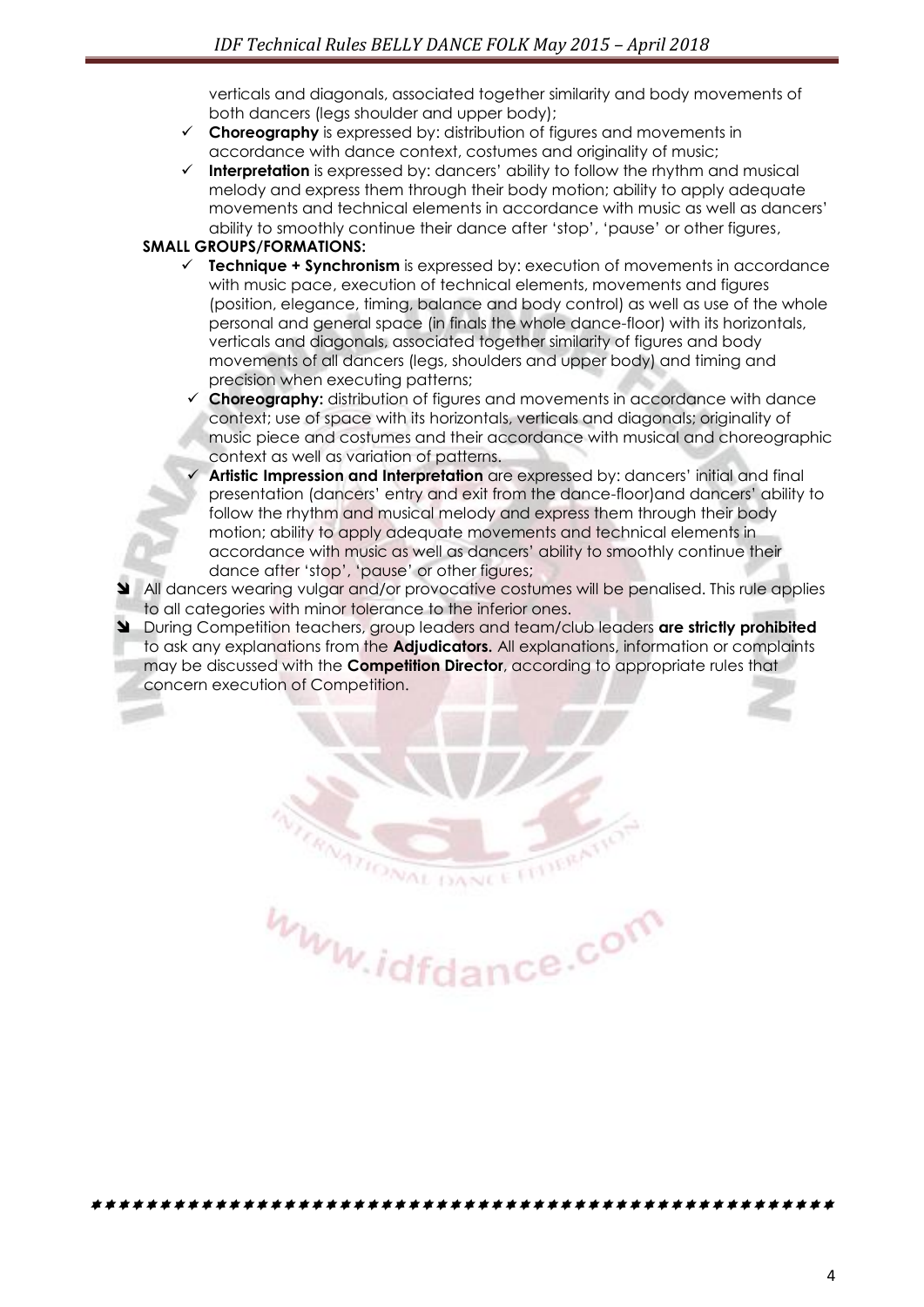# *BELLY DANCE FOLK SOLO*

*(Male – Female)*

- Having reached the age limit for each category, dancers pass the older category automatically.
- Duration of music pieces must be as follow:

#### **Preliminaries (Federation Music)**

- **MINI – YOUTH – JUNIOR – ADULT - SENIOR:** Track duration from **1':15" Semi-finals and Final (Own Music)**
- **MINI – YOUTH – JUNIOR – ADULT - SENIOR:** Track duration from **1':15"** to **1':45"**

#### *EXECUTION OF COMPETITION*

- Depending on number of participants, each category would start from preliminaries, semifinals or finals respectively;
- **Competition Director**, whenever necessary, may apply modifications to the execution of the competition.

#### *CHARACTERISTIC AND MOVEMENTS*

- Dancer must demonstrate the knowledge acquired to the Jury, through technique of dance, music interpretation, expressiveness with a fluid and elegant sequence of movements. In this discipline the main evaluation criteria are: Dance Technique and choreography. The choreographed piece may be composed of no more than one (1) technique described in the History.
- In Final, in order to present dance technique and choreography, a Dancer is expected to use the whole available space.
	-
	-
	-

*EVALUATION*  **TECHNIQUE from three (3) to Thirty (30) points CHOREOGRAPHY from two (2) to Twenty (20) points INTERPRETATION from one (1) to Ten (10) points**



*PENALTIES*  **FALL Five (5) points**

www.idfdance.com

**ATIONAL DANCE**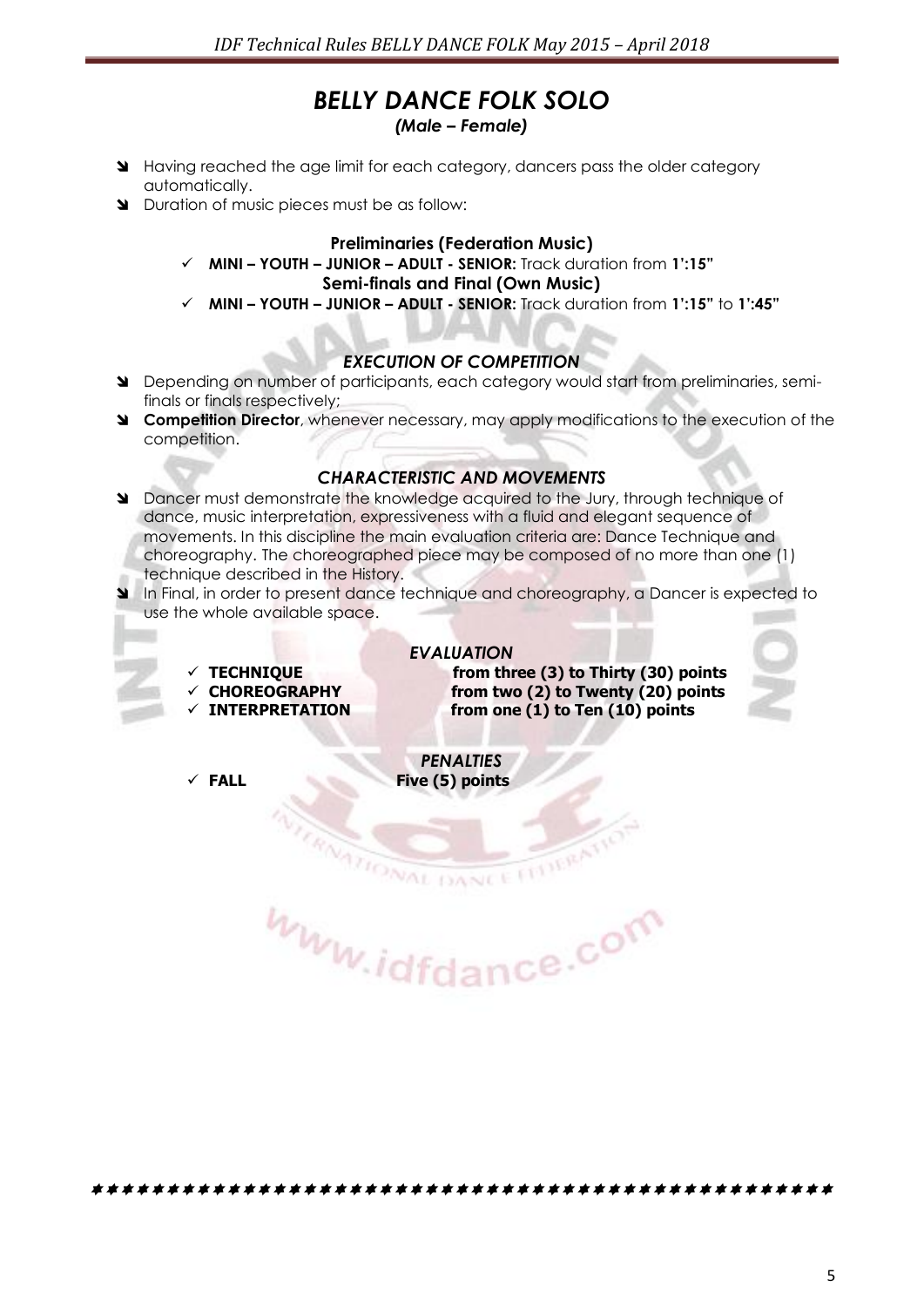# *BELLY DANCE FOLK COUPLE (Male and Female)*

- Belly Dance Folk Couple is composed of two (2) dancers where one (1) is male and the other one is female.
- In the case of a couple from mixed age categories (eg. one (1) Youth and one (1) Junior), the couple must participate in the older category;
- They may participate in several dance categories (eg. couples/duos etc.).
- Duration of music pieces must be as follow:

#### **Preliminaries (Federation Music)**

**MINI – YOUTH – JUNIOR – ADULT - SENIOR:** Track duration from **1':30"**

#### **Semi-finals and Final (Own Music)**

**MINI – YOUTH – JUNIOR – ADULT - SENIOR:** Track duration from **1':30"** to **2':00"**

#### *EXECUTION OF COMPETITION*

- Depending on number of participants, each category would start from preliminaries, semifinals or finals respectively;
- **There can be no more than two (2) Couples performing on a dance-floor in preliminaries;**
- In the case when a couple lacks his/her own music in a final, Federation Music will be used:
- **Competition Director**, whenever necessary, may apply modifications to the execution of the competition.

# *CHARACTERISTIC AND MOVEMENTS*

 Couple must demonstrate the knowledge acquired to the Jury, through technique of dance and synchronization, choreography and music interpretation, expressiveness with a fluid and elegant sequence of movements. In this discipline the main evaluation criteria are: Dance Technique and choreography. The choreographed piece may be composed of no more than one (1) technique described in the History.

In Final, in order to present dance technique and choreography, a Couple is expected to use the whole available space.

#### *EVALUATION*

- **TECHNIQUE + SYNCHRONISM from three (3) to Thirty (30) points**
- **CHOREOGRAPHY from two (2) to Twenty (20) points**
- **INTERPRETATION from one (1) to Ten (10) points**

*PENALTIES*  **FALL** Five (5) points

www.idfdance.com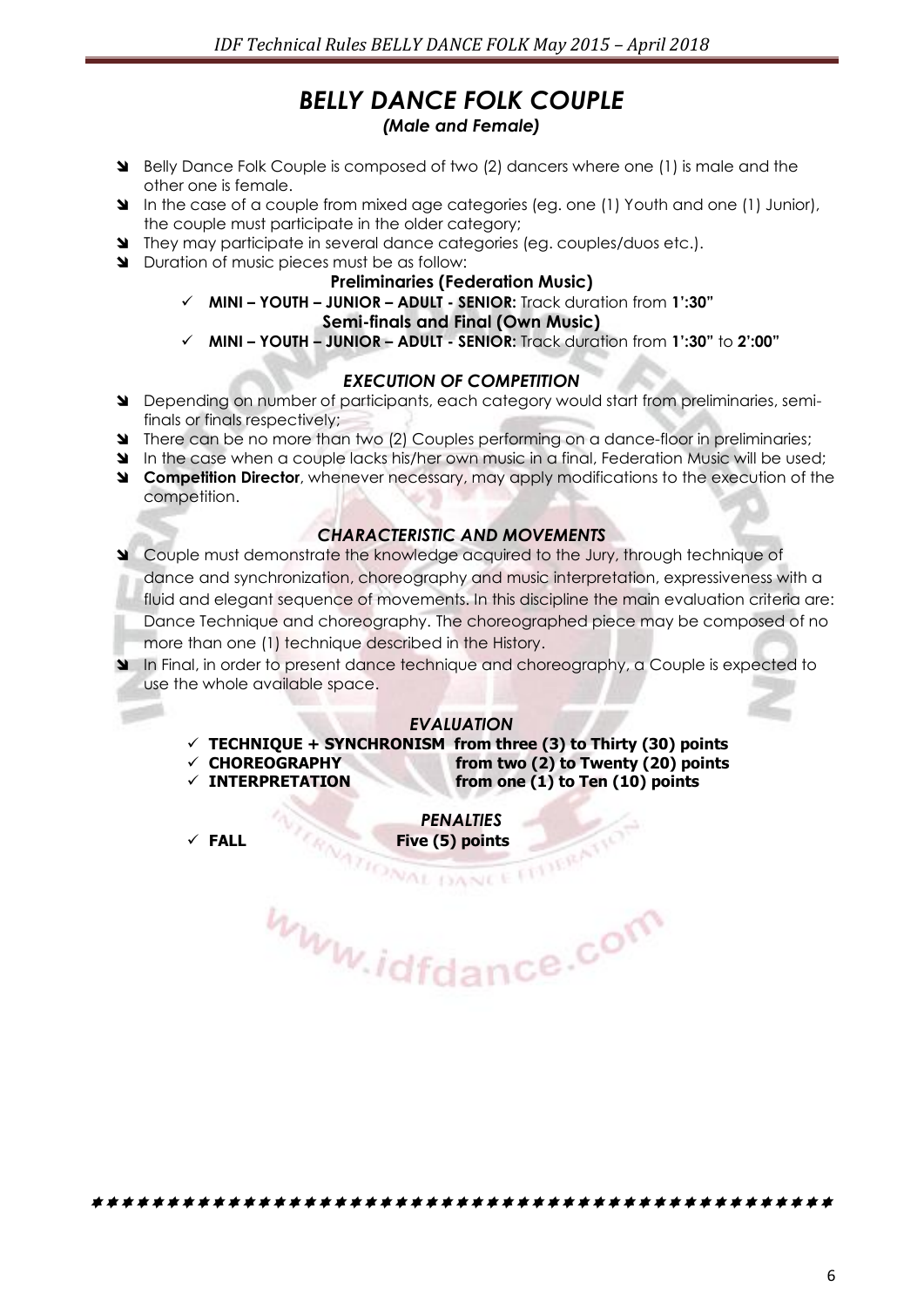# *BELLY DANCE FOLK DUO (Both Males or Both Females)*

- Belly Dance Folk Duo is composed of two (2) dancers where both of them are males or females .
- In the case of a duo from mixed age categories (eg. one (1) Youth and one (1) Junior), the duo must participate in the older category;
- They may participate in several dance categories (eg. couples/duos etc.).
- Duration of music pieces must be as follow:

#### **Preliminaries (Federation Music)**

**MINI – YOUTH – JUNIOR – ADULT - SENIOR:** Track duration from **1':30"**

#### **Semi-finals and Final (Own Music)**

**MINI – YOUTH – JUNIOR – ADULT - SENIOR:** Track duration from **1':30"** to **2':00"**

#### *EXECUTION OF COMPETITION*

- Depending on number of participants, each category would start from preliminaries, semifinals or finals respectively;
- There can be no more than two (2) Duo performing on a dance-floor in preliminaries;
- In the case when a couple lacks his/her own music in a final, Federation Music will be used:
- **Competition Director**, whenever necessary, may apply modifications to the execution of the competition.

# *CHARACTERISTIC AND MOVEMENTS*

 Duo must demonstrate the knowledge acquired to the Jury, through technique of dance and synchronization, choreography and music interpretation, expressiveness with a fluid and elegant sequence of movements. In this discipline the main evaluation criteria are: Dance Technique and choreography. The choreographed piece may be composed of no more than one (1) technique described in the History.

In Final, in order to present dance technique and choreography, a Duo is expected to use the whole available space.

#### *EVALUATION*

- **TECHNIQUE + SYNCHRONISM from three (3) to Thirty (30) points**
- 
- **CHOREOGRAPHY from two (2) to Twenty (20) points INTERPRETATION from one (1) to Ten (10) points**

*PENALTIES* 

**FALL** Five (5) points<br> **Five (5) points** www.idfdance.com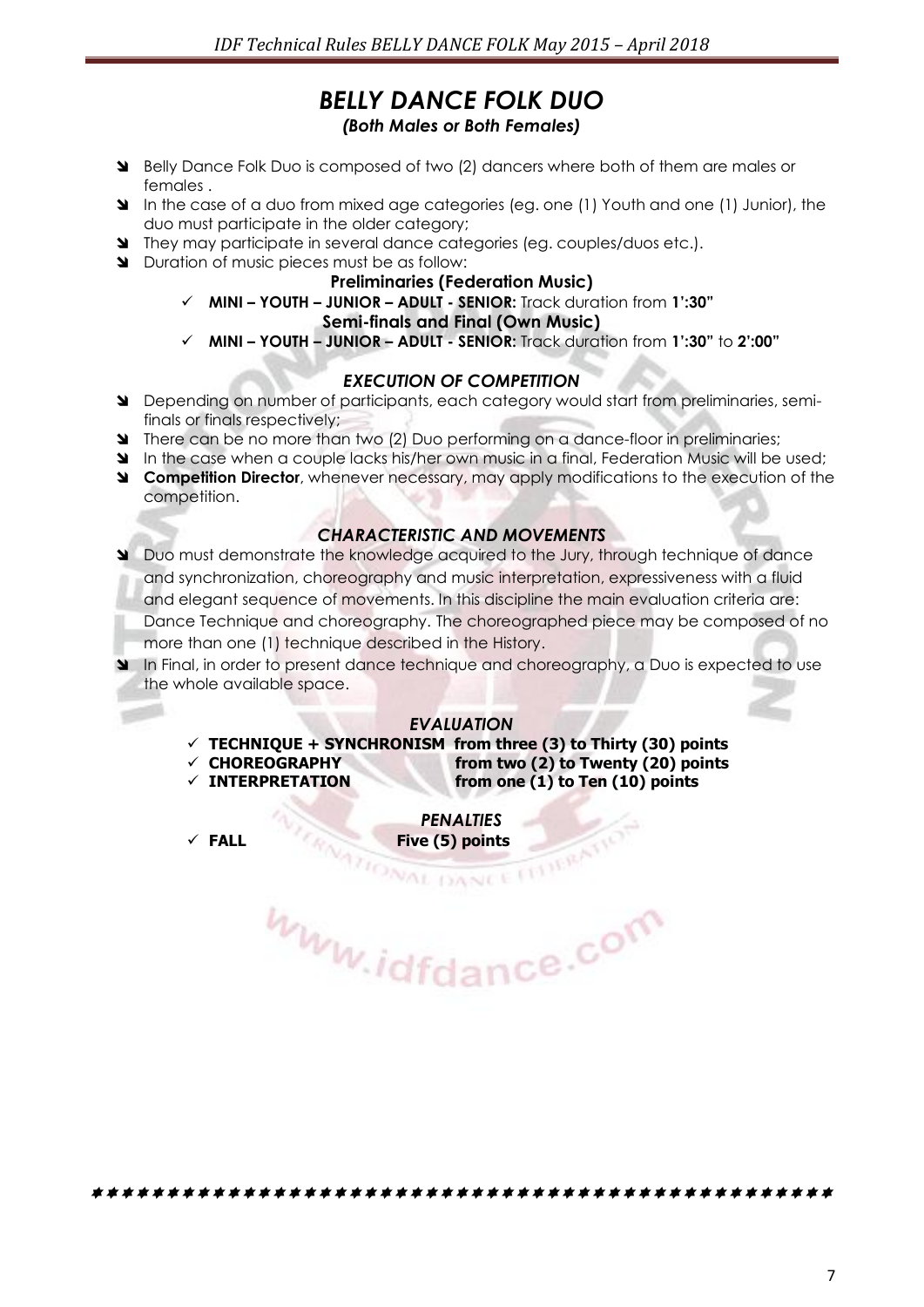# *BELLY DANCE FOLK SMALL GROUPS (Between three (3) and Seven (7) dancers)*

- Small-group is composed of minimum number of **three (3)** and maximum number of **seven (7)** dancers.
- Small-groups registered in Youth Junior Adult Senior categories may include dancers from younger age groups;
- In the age category Mini there can be one (1) dancer who is ten (10) years old;
- All clubs are allowed to nominate more than 1 (one) choreographed piece;
- One or more dancers may be nominated and perform both in small-groups and formations;
- **Two (2) dancers are allowed to be nominated and perform in two (2) or more small-groups**;
- **Four (4) dancers are allowed to be nominated and perform in two (2) or more formations.**
- **N** Duration of music pieces must be as follow:

# **Preliminaries, Semi-finals and Final (Own Music)**

**MINI – YOUTH – JUNIOR – ADULT - SENIOR:** Track duration from **2':00"** to **2':30"**

# *EXECUTION OF COMPETITION*

- Depending on number of participants, each category would start from preliminaries, semifinals or finals respectively;
- Preliminaries, semi-finals and finals are held with only one (1) Small Group performing on a dance-floor at time;
- In the case when a Small Group lacks its own music in a final, Federation Music will be used;
- **Competition Director**, whenever necessary, may apply modifications to the execution of the competition.

# *CHARACTERISTIC AND MOVEMENTS*

- Small Group must demonstrate the knowledge acquired to the Jury, through technique of dance and synchronism, choreography, music interpretation, expressiveness with a fluid and elegant sequence of movements. In this discipline the main evaluation criteria are: Dance Technique and choreography. The choreographed piece may be composed of no more than one (1) technique described in the History.
- In order to present dance technique and choreography, a small-group is expected to use the whole available space.

# *EVALUATION*

*NAL DANCE IT* 

 $\checkmark$  TECHNIQUE + SYNCHRONISM from three (3) to Thirty (30) points

- 
- **CHOREOGRAPHY from two (2) to Twenty (20) points ARTISTIC IMPRESSION + INTERPRETATION from one (1) to Ten (10) points**

*PENALTIES*  **FALL Five (5) points**